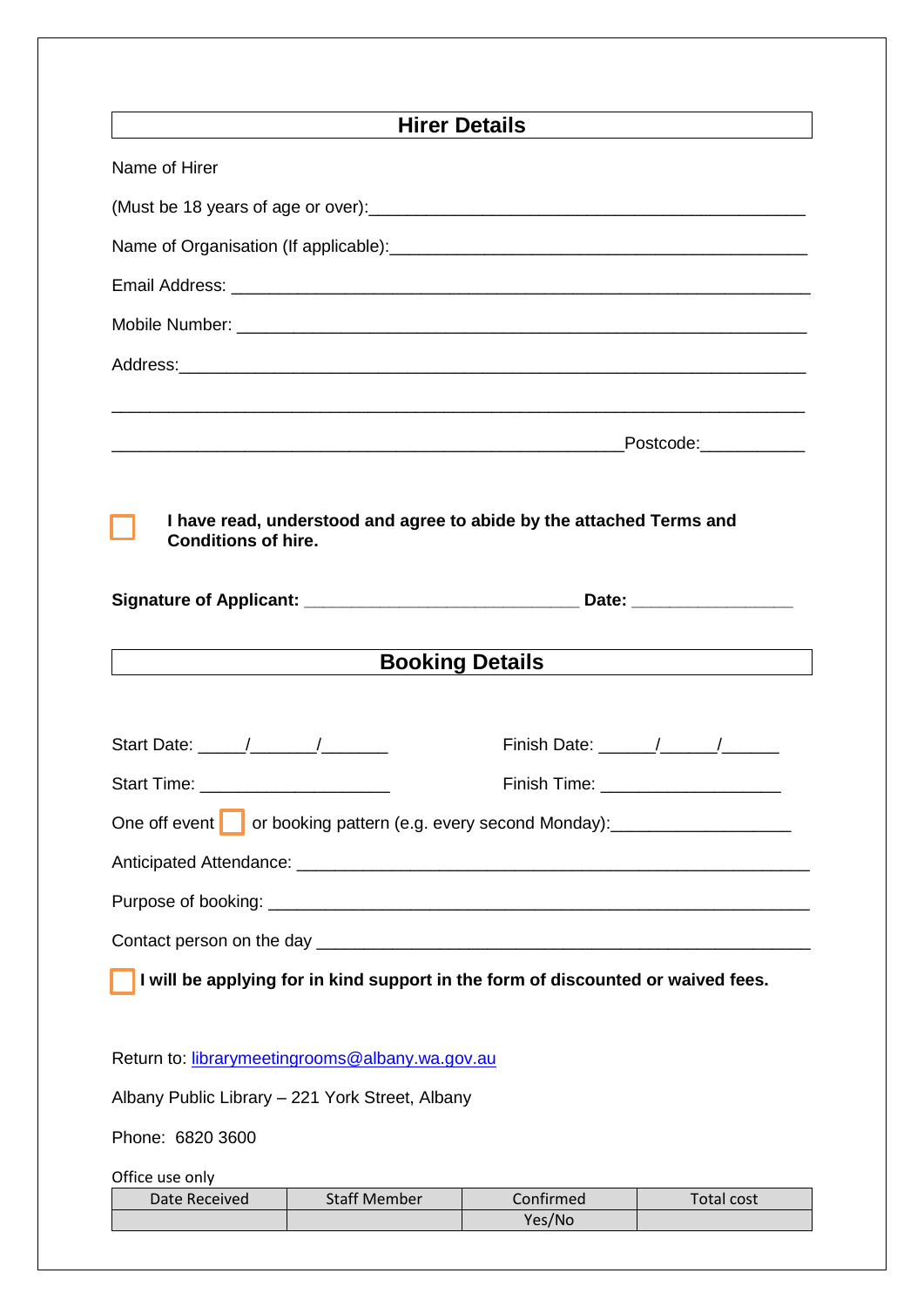# **Room Details**

| $\vert \ \ \vert$ | <b>Room Name</b>        | <b>Capacity</b>      | <b>Room Information &amp;</b><br><b>Equipment</b> |
|-------------------|-------------------------|----------------------|---------------------------------------------------|
| $\Box$            | Meeting Room #1         | 12 - Boardroom Style | Small meeting room                                |
|                   |                         | 16 - Theatre Style   | overlooking Town Square,                          |
|                   |                         |                      | 4 trestle tables                                  |
|                   |                         |                      | 16 chairs<br>$\bullet$                            |
|                   |                         |                      | smart television                                  |
|                   |                         |                      | built-in speakers,<br>$\bullet$                   |
|                   |                         |                      | radio microphone                                  |
|                   |                         |                      | available                                         |
| $\Box$            | Meeting Room #2         | 16 - Workshop Style  | Small meeting room                                |
|                   |                         | 25 - Theatre Style   | overlooking York Street,                          |
|                   |                         |                      | 6 trestle tables                                  |
|                   |                         |                      | 25 chairs                                         |
|                   |                         |                      | data projector                                    |
|                   |                         |                      | drop down screen                                  |
|                   |                         |                      | built-in speakers,                                |
|                   |                         |                      | radio microphone                                  |
|                   |                         |                      | available                                         |
| $\Box$            | Joining Meeting Room #1 | 30 - Workshop Style  | Combined meeting room                             |
|                   | + #2 (Management        | 50 - Theatre Style   | overlooking York Street                           |
|                   |                         |                      | and Town Square                                   |
|                   | approval required)      |                      | 10 trestle tables                                 |
|                   |                         |                      | 50 chairs                                         |

### **Kitchen Access**

An events kitchen is available to all meeting room bookings. There is sufficient crockery and cutlery to accommodate the above room capacities. There is no fee to access the kitchen, hirers are required to wash kitchen items. A dishwasher is available.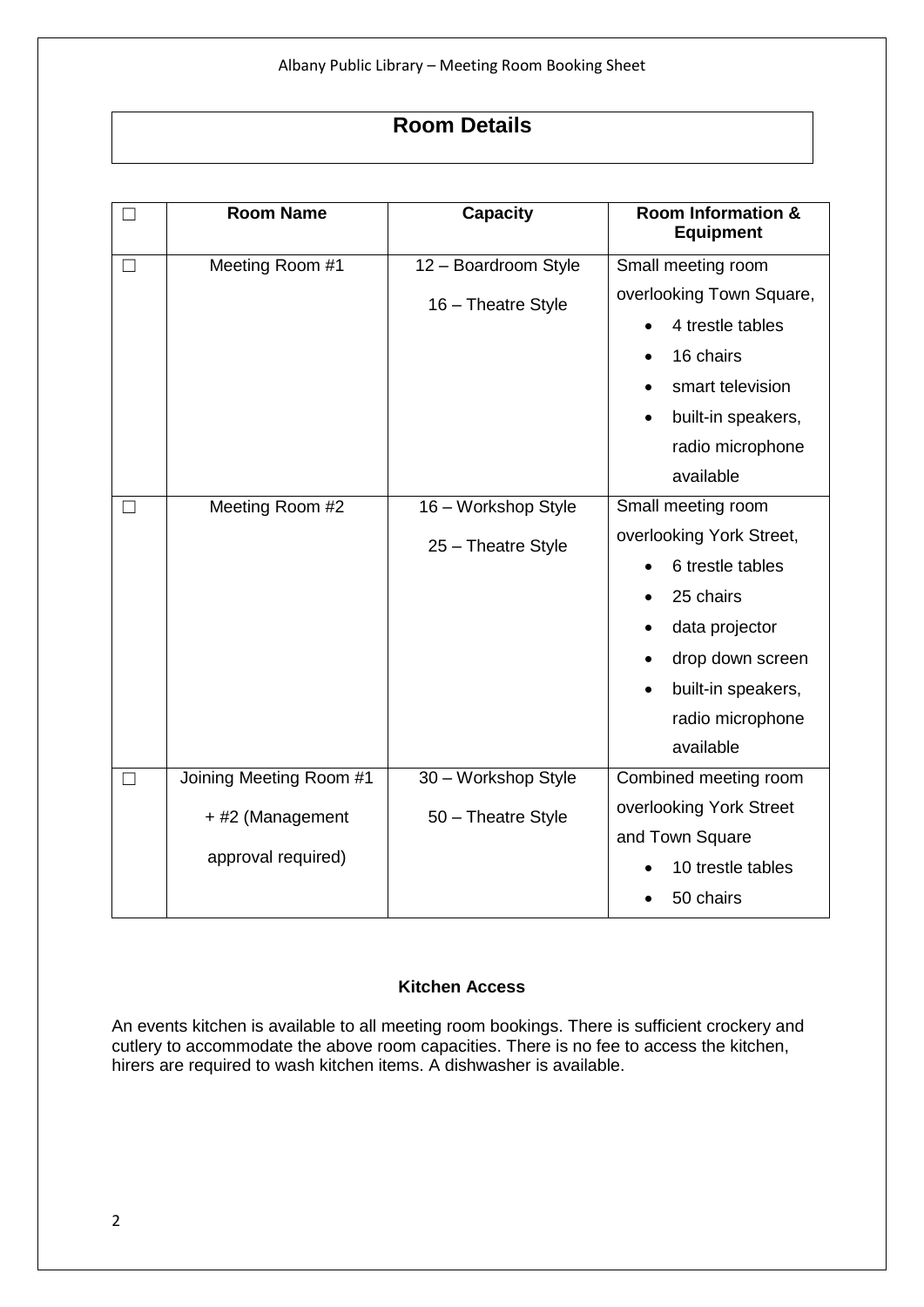## **Additional Equipment**

Hirers can access additional equipment such as HDMI cables and laptops by prior arrangement.

#### **Fees & Charges**

| Hire Fee            | \$55.00/hour/room<br>\$275 full day/room<br>$\bullet$<br>$(8.30am - 5.30pm)$ includes room setup |
|---------------------|--------------------------------------------------------------------------------------------------|
| <b>Cleaning Fee</b> | \$55 where applicable<br>$\bullet$                                                               |
| Room Setup          | \$55 where applicable                                                                            |

**In kind support in the form of discounted or waived fees may be applied for by completing the form on page 6.**

#### **Booking Process**

- We endeavour to respond to all room booking enquiries within 2 working days.
- A tentative booking may be made, but bookings will not proceed without a completed booking form.
- Once a completed meeting room booking form is received, we aim to process and respond within 5 working days.
- If you are requesting a joint meeting room, a meeting room out-of-hours, in kind support in the form of discounted fees, or anything else that may require management approval, we aim to respond within 10 working days.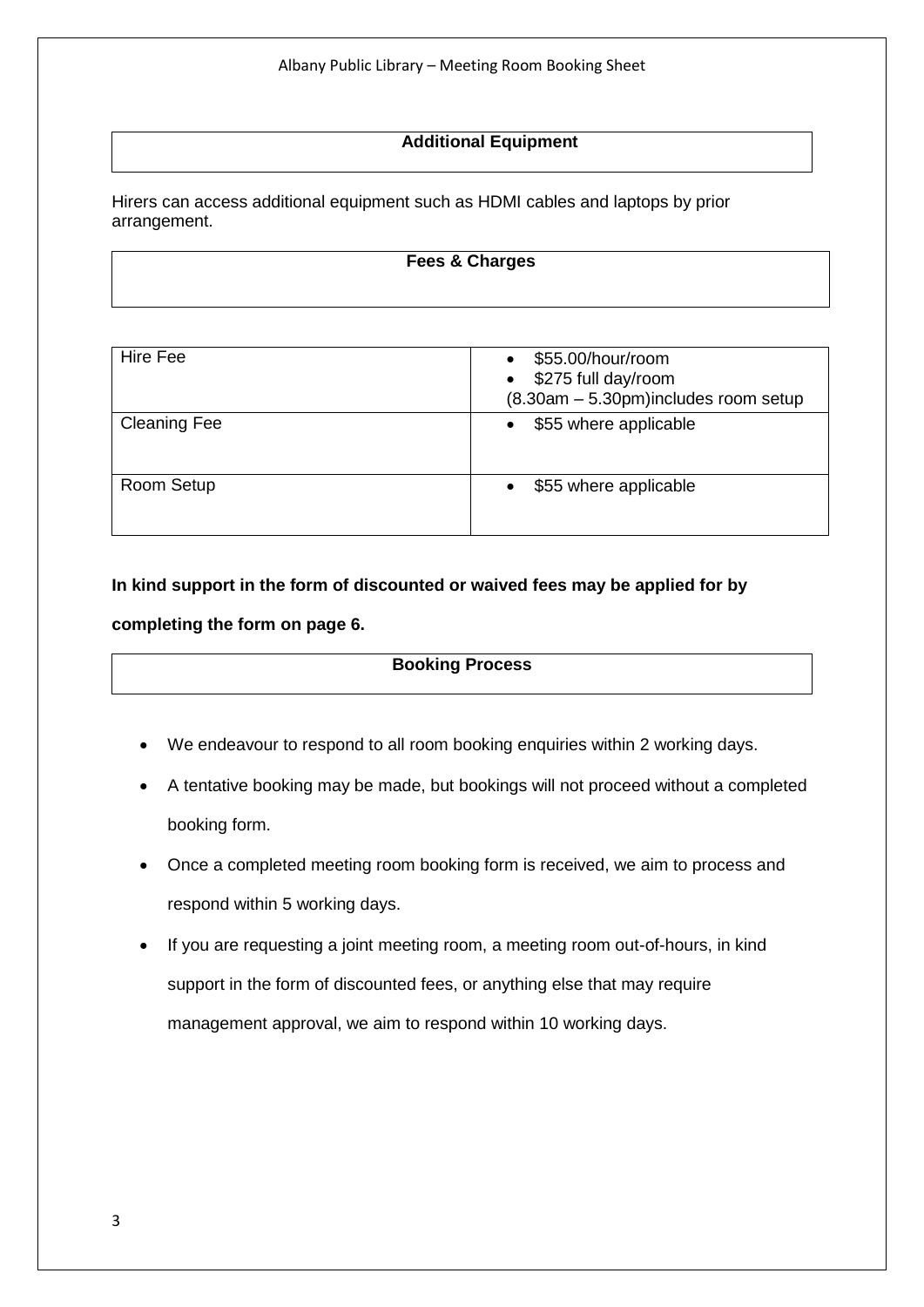# **Terms and Conditions**

- 1. Bookings will only be accepted when a completed booking form has been provided.
- 2. This booking form covers events that take place during normal Library opening hours.
	- Normal Library opening hours are judged to be: Monday, Wednesday and Friday, 9.00am – 6.00pm. Tuesday and Thursday 9.00am – 8.00pm and Saturday 9.00am – 1.00pm.
	- Management approval will be required for bookings that take place outside of these hours and may incur an additional fee.
	- Meeting room bookings must be bumped-out 15 minutes before Albany Public Library closes, unless prior approval from Management has been secured.

#### 3. Fees

- The schedule of fees apply to all uses and hires of the meeting rooms.
- In kind support may be applied for by completing the form at the back of this booking sheet.
- In kind support, in the form of discounted or waived fees, may be granted on a case-by-case basis.
- Applications for in kind support must be submitted at least 3 weeks before the hire of the room.
- 4. Room setup assistance is only available to full day hirers. Room setup is otherwise the responsibility of the hirer.
- 5. Any damage to building or equipment will be the responsibility of the hirer.
- 6. One parking permit is provided for the facilitator. Additional parking permits may be granted on a case-by-case basis. Hirers must follow all posted parking rules. Albany Public Library will not intercede in the case of fines.
- 7. Food and drink may be consumed in rooms within reason.
- 8. The consumption of liquor requires management approval and if required a liquor license must be presented or relevant exceptions followed.
- 9. Hirers are responsible for ensuring the safety of those attending their events. Fire exits may not be obscured at any time.
- 10. Albany Public Library reserves the right to cancel any booking at any time.
- 11. Albany Public Library is not liable for any loss or damage to any person or their property.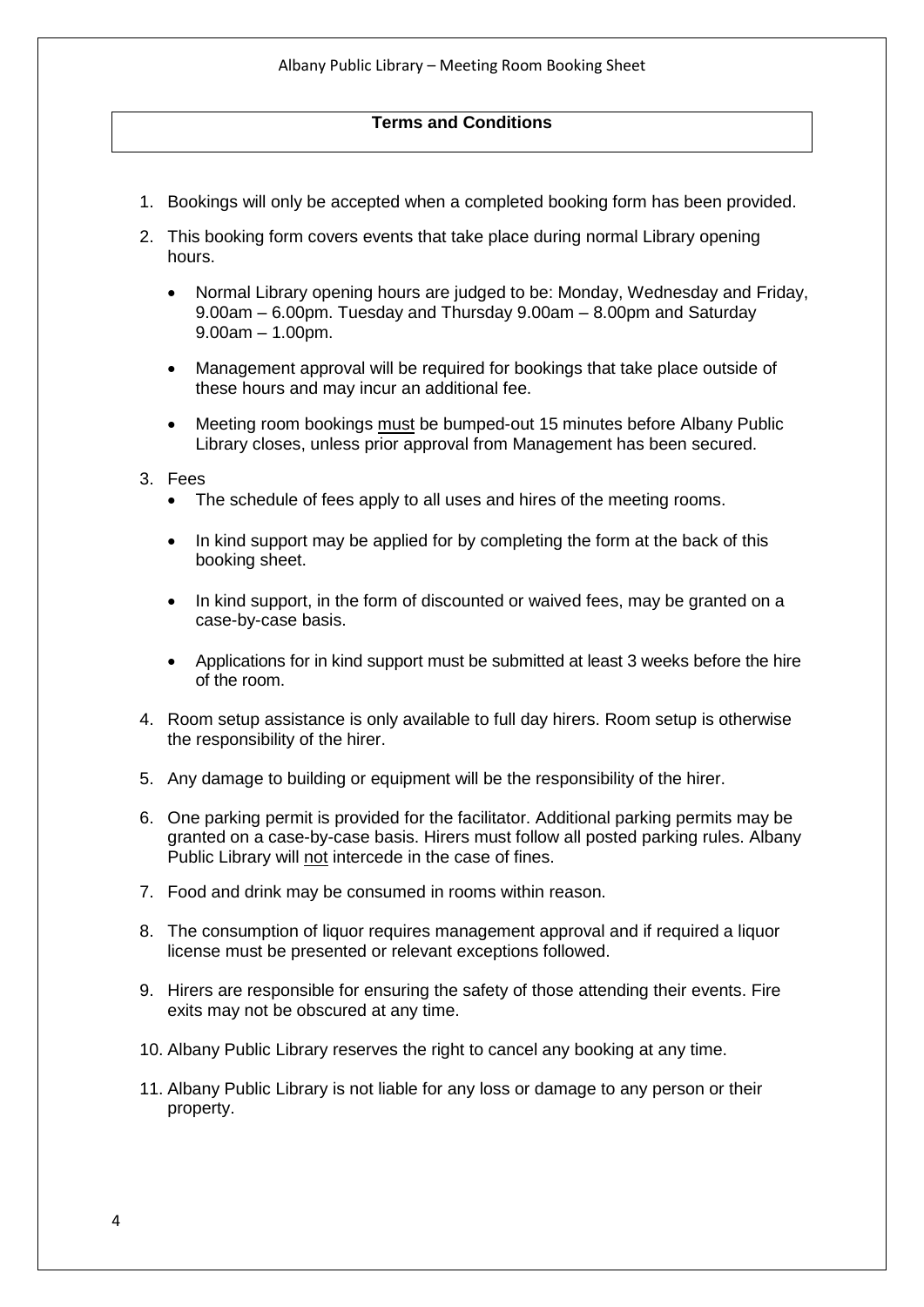# **In Kind Support**

#### **Purpose**

- To encourage the development of the local community by supporting performances, activities and events that make a positive and creative contribution to the region.
- The support that is provided through this application is the waiver or reduction of fees and charges associated with the hire of the meeting rooms.

#### **Eligibility**

- In kind support is available to charitable organisations, not-for-profit community groups, government bodies, school groups or groups delivering a program deemed of significant community and/or cultural value to the City of Albany.
- The meeting room(s) must be available on the dates requested.
- Activities that are already supported by the City of Albany through sponsorship or funding are not eligible to apply for in kind support. Venue hire fees should be incorporated into the original funding agreements.

#### **Process**

Please complete the below information and return it along with your meeting room booking form. This will be processed with your booking and you will be informed of the outcome.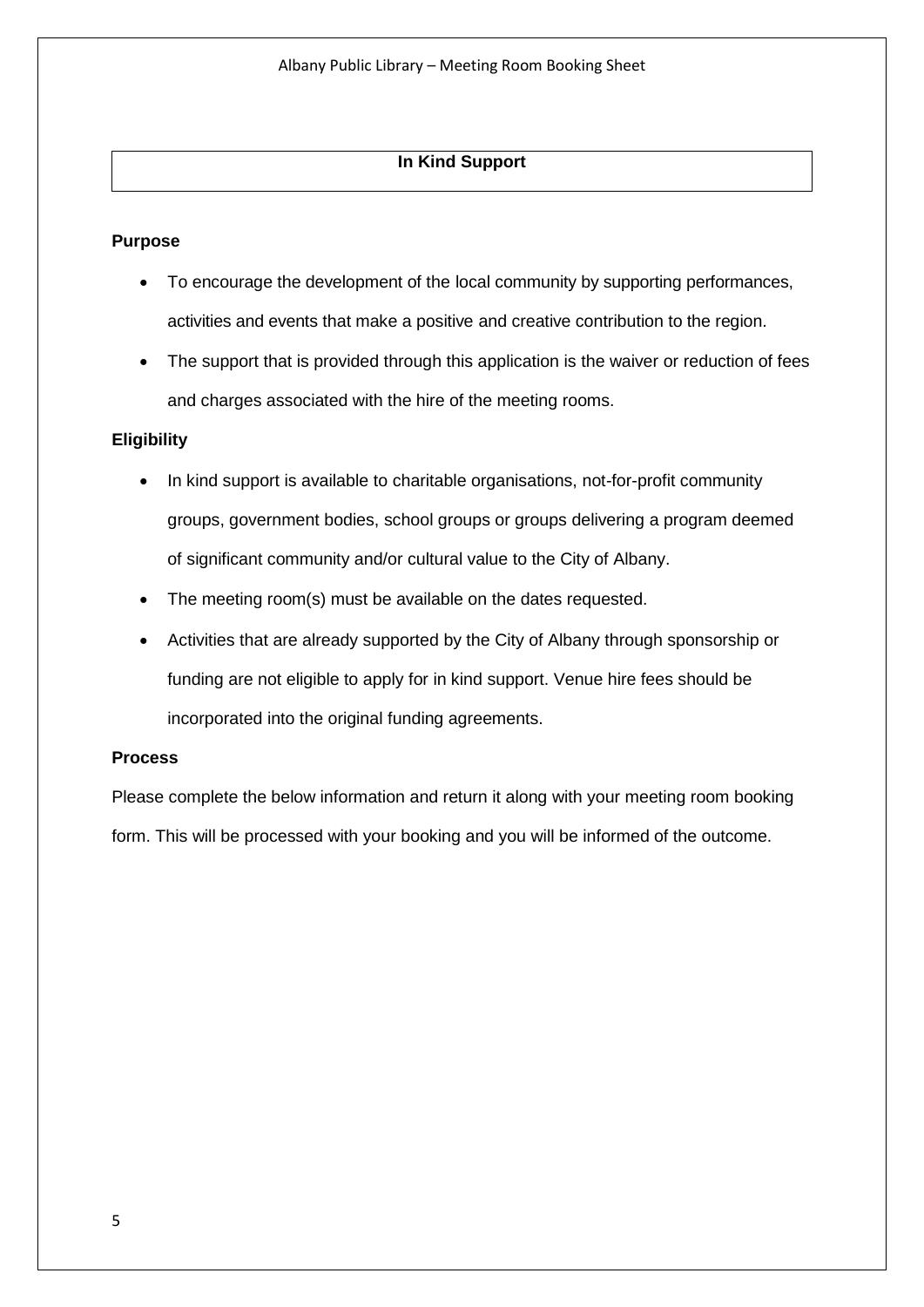# **ACTIVITY/ORGANISATION:**

Please provide a brief description of the activity you are requesting support for.

Please provide a brief description of you/your organisation.

How does your event provide significant community and/or cultural value to the City of Albany?

# **SIGNATURE**

Signed:

Name: Date:  $/ /$